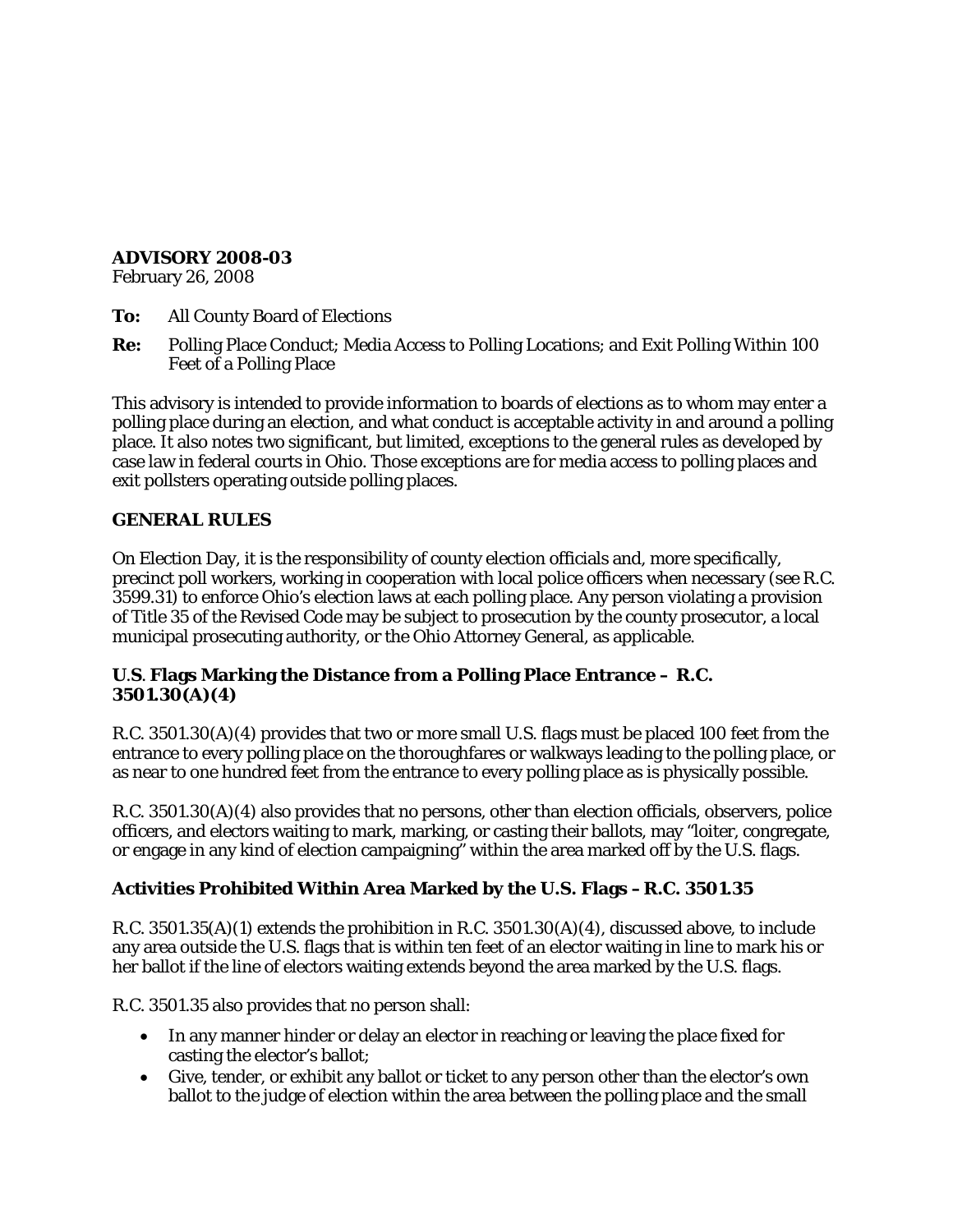flags of the United States placed on the thoroughfares and walkways leading to the polling place, and if the line of electors waiting to vote extends beyond those small flags, within ten feet of any elector in that line;

- Exhibit any ticket or ballot which the elector intends to cast;
- Solicit or in any manner attempt to influence any elector in casting the elector's vote.

Finally, R.C. 350[1](#page-1-0).35(B) provides that "no person who is not an election official,<sup>1</sup> employee,<sup>[2](#page-1-1)</sup> observer, or police officer shall be allowed to enter the polling place during the election, except for the purpose of voting or assisting another person to vote as provided in section 3505.24 of the Revised Code," or to view the posted precinct registration lists, as provided in R.C. 3503.23.

Thus, the secretary of state or any employee of the secretary of state, a member or employee of the board of elections for that county, a duly appointed observer, and/or police officer may be allowed to enter the polling place for official elections business unless his or her conduct has violated or violates one of the statutory provisions outlined in R.C. 3501.35 (above).

### **Penalties – R.C. 3599.39 & R.C. 3599.40**

Whoever once violates the statutory provisions listed in R.C. 3501.35 (above) is guilty of a misdemeanor of the first degree. (R.C. 3599.40)

If a person has once been convicted of violating any provision of Title 35, including the statutes discussed above, and is again convicted of a violation of any provision of Title 35, whether for the same offense or not, that person is guilty of a felony of the fourth degree and shall also be disenfranchised. (R.C. 3599.39)

## **Unlawful Conduct During an Election – R.C. 3599.24**

R.C. 3599.24 also provides guidance as to what is unacceptable conduct during an election. Division (A) provides that no person "shall do any of the following:

- (1) By force, fraud, or other improper means, obtain or attempt to obtain possession of the ballots, ballot boxes, or pollbooks;
- (2) Recklessly destroy any property used in the conduct of elections;
- (3) Attempt to intimidate an election officer, or prevent an election official from performing the official's duties;

- (U) "Election officer" or "election official" means any of the following:
	- (1) Secretary of state;

 $\overline{a}$ 

- (2) Employees of the secretary of state serving the division of elections in the capacity of attorney, administrative officer, administrative assistant, elections administrator, office manager, or clerical supervisor;
- (3) Director of a board of elections;
- (4) Deputy director of a board of elections;
- (5) Member of a board of elections;
- (6) Employees of a board of elections;
- (7) Precinct polling place judges;
- (8) Employees appointed by the boards of elections on a temporary or part-time basis.

<span id="page-1-1"></span><span id="page-1-0"></span>Footnotes 1 and 2: The terms "election official" and "employee" as used in R.C. 3501.35(B) have the same meanings as set forth in R.C. 3501.01(U):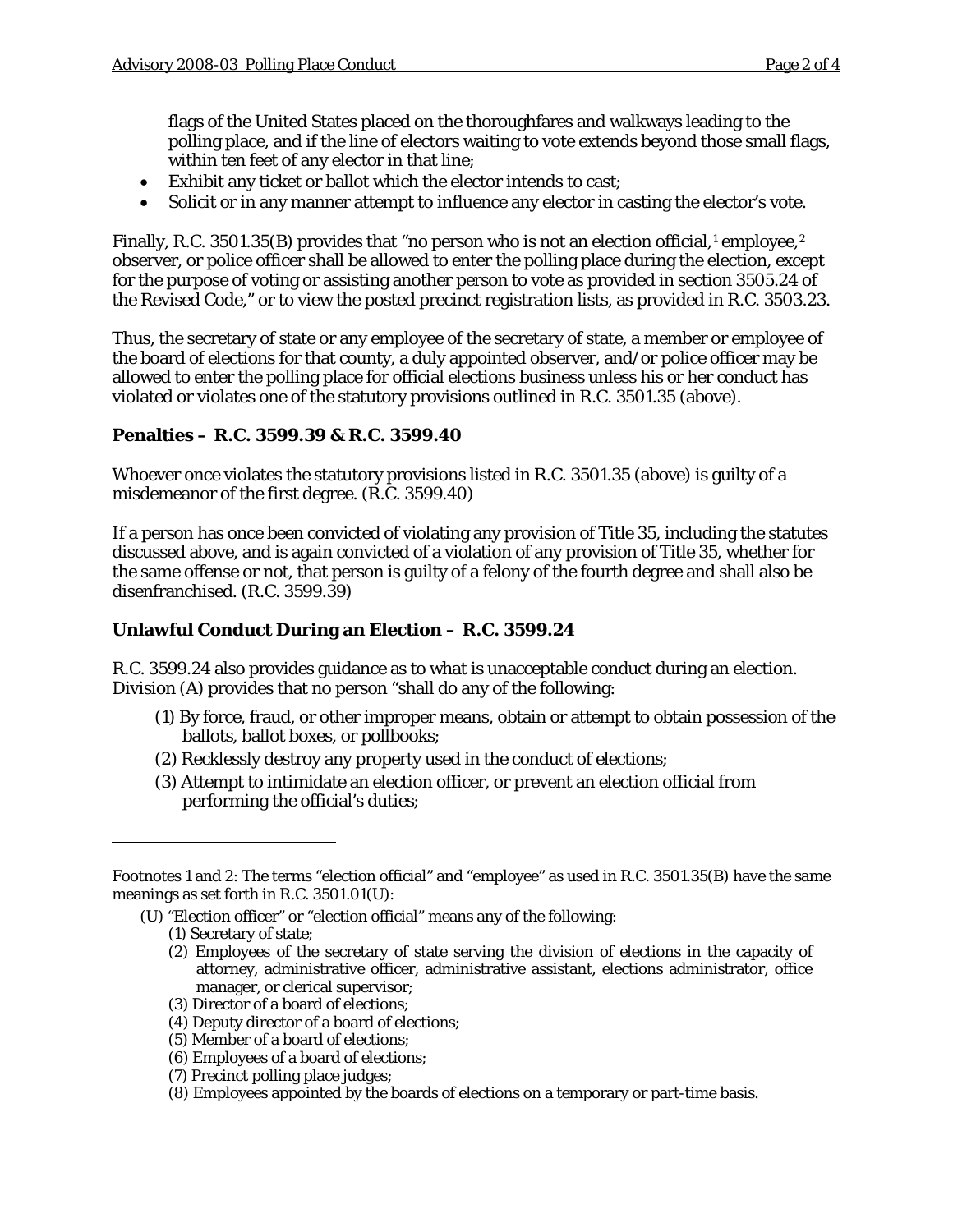- (4) Knowingly tear down, remove, or destroy any of the registration lists or sample ballots furnished by the board of elections at the polling place;
- (5) Loiter in or about a registration or polling place during registration or the casting and counting of ballots so as to hinder, delay, or interfere with the conduct of the registration or election; or
- (6) Remove from the voting place the pencils, cards of instruction, supplies, or other conveniences furnished to enable the voter to mark the voter's ballot."

R.C. 3599.24(B) provides that a violation of R.C. 3599.24(A)(1) or (2) is felony of the fifth degree and that a violation of  $(A)(3)$ ,  $(4)$ ,  $(5)$  or  $(6)$  is a misdemeanor of the first degree.

# **MEDIA ACCESS TO POLLING PLACES**

The Secretary of State's office is commonly asked whether the media must be granted access to polling places during an election. While it appears that statutory authority exists to keep the media from entering polling places (R.C. 3501.30, discussed above), a federal court has effectively enjoined election officials and authorities from enforcing that statute against representatives of the media. The United States Court of Appeals for the Sixth Circuit, in *Beacon Journal Publishing Company, Inc. v. Blackwell*, 389 F.3d 683 (6th Cir. 2004), stated that the media must be granted "reasonable access to any polling place for the purpose of newsgathering and reporting so long as [they] do not interfere with poll workers and voters as voters exercise their right to vote."

Poll workers must grant representatives of the media access to polling locations, but they must consider several factors in granting access so as to ensure voters are not disturbed or delayed. Such factors include, but are not limited to:

- 1. the credentials of the media representative, and whether the purported media representative is from an accredited media source as opposed to an internet writer;
- 2. the length of time the media is present;
- 3. the length of voter lines;
- 4. the layout of the polling location;
- 5. whether voter secrecy may be compromised;
- 6. the conduct of the representatives of the media who are present; and
- 7. the effect the presence of the media has on voters and poll workers.

If a representative of the media interrupts, disrupts, interferes with, or otherwise disturbs the administration of an election, intimidates voters in any way, or jeopardizes the secrecy of the ballot, he or she may be removed from the polling place. If assistance is necessary to remove a media representative, the presiding judge has the authority to seek the assistance of law enforcement officials, ordering them to remove the offending person(s).

The court's ruling in the *Beacon Journal* case did not address media access to polling places or rooms in offices of boards of elections where counting is occurring after the close of polls, or the statute that appears to prohibit media access to polling places or rooms in offices of boards of elections where counting is occurring after the close of polls. R.C. 3505.21 provides in pertinent part: